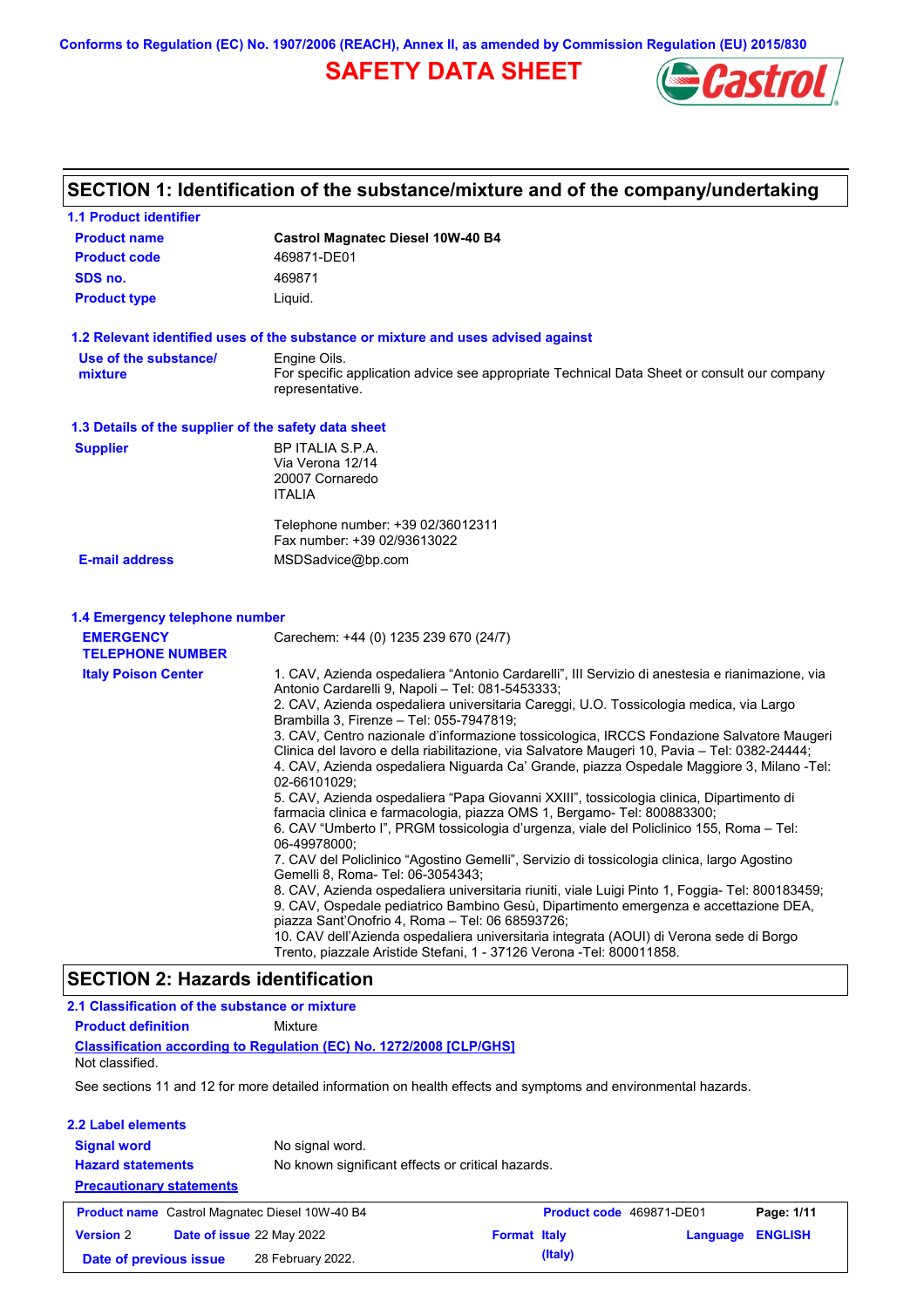### **Conforms to Regulation (EC) No. 1907/2006 (REACH), Annex II, as amended by Commission Regulation (EU) 2015/830**

## **SECTION 2: Hazards identification**

| <b>Prevention</b>                                                                                                                                        | Not applicable.                                                                                                                                                                                                                                                                                                                 |
|----------------------------------------------------------------------------------------------------------------------------------------------------------|---------------------------------------------------------------------------------------------------------------------------------------------------------------------------------------------------------------------------------------------------------------------------------------------------------------------------------|
| <b>Response</b>                                                                                                                                          | Not applicable.                                                                                                                                                                                                                                                                                                                 |
| <b>Storage</b>                                                                                                                                           | Not applicable.                                                                                                                                                                                                                                                                                                                 |
| <b>Disposal</b>                                                                                                                                          | Not applicable.                                                                                                                                                                                                                                                                                                                 |
| <b>Supplemental label</b><br>elements                                                                                                                    | Safety data sheet available on request.                                                                                                                                                                                                                                                                                         |
| EU Regulation (EC) No. 1907/2006 (REACH)                                                                                                                 |                                                                                                                                                                                                                                                                                                                                 |
| <b>Annex XVII - Restrictions</b><br>on the manufacture,<br>placing on the market<br>and use of certain<br>dangerous substances,<br>mixtures and articles | Not applicable.                                                                                                                                                                                                                                                                                                                 |
| <b>Special packaging requirements</b>                                                                                                                    |                                                                                                                                                                                                                                                                                                                                 |
| <b>Containers to be fitted</b><br>with child-resistant<br>fastenings                                                                                     | Not applicable.                                                                                                                                                                                                                                                                                                                 |
| <b>Tactile warning of danger</b>                                                                                                                         | Not applicable.                                                                                                                                                                                                                                                                                                                 |
| 2.3 Other hazards                                                                                                                                        |                                                                                                                                                                                                                                                                                                                                 |
| <b>Results of PBT and vPvB</b><br>assessment                                                                                                             | Product does not meet the criteria for PBT or vPvB according to Regulation (EC) No. 1907/2006,<br>Annex XIII.                                                                                                                                                                                                                   |
| <b>Product meets the criteria</b><br>for PBT or vPvB according<br>to Regulation (EC) No.<br>1907/2006, Annex XIII                                        | This mixture does not contain any substances that are assessed to be a PBT or a vPvB.                                                                                                                                                                                                                                           |
| Other hazards which do<br>not result in classification                                                                                                   | Defatting to the skin.<br><b>USED ENGINE OILS</b><br>Used engine oil may contain hazardous components which have the potential to cause skin<br>cancer.<br>See Toxicological Information, section 11 of this Safety Data Sheet.<br>Experimental data on one or more of the components has been used to determine all or part of |

### **SECTION 3: Composition/information on ingredients**

#### **3.2 Mixtures**

| <b>Product definition</b>                                                                        | Mixture                                                                              |     |   |                                                                    |             |
|--------------------------------------------------------------------------------------------------|--------------------------------------------------------------------------------------|-----|---|--------------------------------------------------------------------|-------------|
| Highly refined base oil (IP 346 DMSO extract < 3%). Proprietary performance additives.           |                                                                                      |     |   |                                                                    |             |
| <b>Product/ingredient</b><br>name                                                                | <b>Identifiers</b>                                                                   |     | % | <b>Regulation (EC) No.</b><br>1272/2008 [CLP]                      | <b>Type</b> |
| Distillates (petroleum), hydrotreated<br>heavy paraffinic                                        | REACH #: 01-2119484627-25<br>EC: 265-157-1<br>CAS: 64742-54-7<br>Index: 649-467-00-8 | -≤5 |   | Asp. Tox. 1, H304                                                  | $[1]$       |
| Phosphorodithioic acid, mixed O,O-bis<br>$(1,3$ -dimethylbutyl and iso-Pr) esters,<br>zinc salts | REACH #: 01-2119493626-26<br>EC: 283-392-8<br>CAS: 84605-29-8                        | -≤3 |   | Skin Irrit. 2, H315<br>Eye Dam. 1, H318<br>Aquatic Chronic 2, H411 | $[1]$       |
| Den Denting 40 familien full teut of the 11 statements dealered about                            |                                                                                      |     |   |                                                                    |             |

**See Section 16 for the full text of the H statements declared above.**

### **Type**

[1] Substance classified with a health or environmental hazard

[2] Substance with a workplace exposure limit

[3] Substance meets the criteria for PBT according to Regulation (EC) No. 1907/2006, Annex XIII

[4] Substance meets the criteria for vPvB according to Regulation (EC) No. 1907/2006, Annex XIII

[5] Substance of equivalent concern

[6] Additional disclosure due to company policy

Occupational exposure limits, if available, are listed in Section 8.

| <b>Product name</b> Castrol Magnatec Diesel 10W-40 B4 |  |                                  |                     | <b>Product code</b> 469871-DE01 |                  | Page: 2/11 |
|-------------------------------------------------------|--|----------------------------------|---------------------|---------------------------------|------------------|------------|
| <b>Version 2</b>                                      |  | <b>Date of issue 22 May 2022</b> | <b>Format Italy</b> |                                 | Language ENGLISH |            |
| Date of previous issue                                |  | 28 February 2022.                |                     | (Italy)                         |                  |            |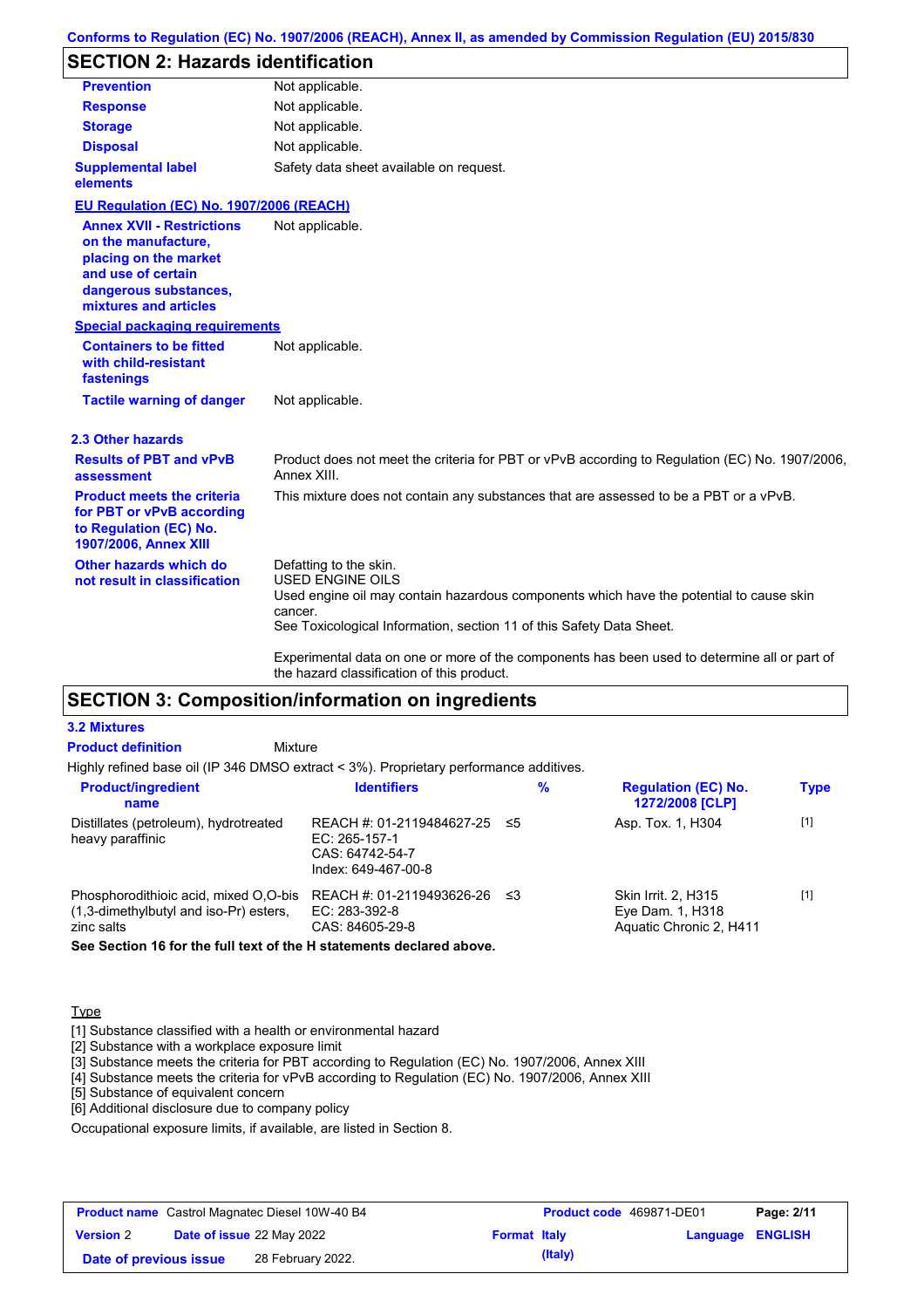## **SECTION 4: First aid measures**

| <b>4.1 Description of first aid measures</b> |                                                                                                                                                                                                                                                     |
|----------------------------------------------|-----------------------------------------------------------------------------------------------------------------------------------------------------------------------------------------------------------------------------------------------------|
| Eye contact                                  | In case of contact, immediately flush eyes with plenty of water for at least 15 minutes. Eyelids<br>should be held away from the eyeball to ensure thorough rinsing. Check for and remove any<br>contact lenses. Get medical attention.             |
| <b>Skin contact</b>                          | Wash skin thoroughly with soap and water or use recognised skin cleanser. Remove<br>contaminated clothing and shoes. Wash clothing before reuse. Clean shoes thoroughly before<br>reuse. Get medical attention if irritation develops.              |
| <b>Inhalation</b>                            | If inhaled, remove to fresh air. In case of inhalation of decomposition products in a fire,<br>symptoms may be delayed. The exposed person may need to be kept under medical<br>surveillance for 48 hours. Get medical attention if symptoms occur. |
| <b>Ingestion</b>                             | Do not induce vomiting unless directed to do so by medical personnel. Get medical attention if<br>symptoms occur.                                                                                                                                   |
| <b>Protection of first-aiders</b>            | No action shall be taken involving any personal risk or without suitable training. It may be<br>dangerous to the person providing aid to give mouth-to-mouth resuscitation.                                                                         |

### **4.2 Most important symptoms and effects, both acute and delayed**

|                                       | See Section 11 for more detailed information on health effects and symptoms.                                        |
|---------------------------------------|---------------------------------------------------------------------------------------------------------------------|
| <b>Potential acute health effects</b> |                                                                                                                     |
| <b>Inhalation</b>                     | Exposure to decomposition products may cause a health hazard. Serious effects may be<br>delayed following exposure. |
| <b>Ingestion</b>                      | No known significant effects or critical hazards.                                                                   |
| <b>Skin contact</b>                   | Defatting to the skin. May cause skin dryness and irritation.                                                       |
| <b>Eye contact</b>                    | Not classified as an eye irritant. Based on data available for this or related materials.                           |
|                                       | Delayed and immediate effects as well as chronic effects from short and long-term exposure                          |
| <b>Inhalation</b>                     | Overexposure to the inhalation of airborne droplets or aerosols may cause irritation of the<br>respiratory tract.   |
| <b>Ingestion</b>                      | Ingestion of large quantities may cause nausea and diarrhoea.                                                       |
| <b>Skin contact</b>                   | Prolonged or repeated contact can defat the skin and lead to irritation and/or dermatitis.                          |
| <b>Eye contact</b>                    | Potential risk of transient stinging or redness if accidental eye contact occurs.                                   |

### **4.3 Indication of any immediate medical attention and special treatment needed**

| Notes to physician | Treatment should in general be symptomatic and directed to relieving any effects.   |
|--------------------|-------------------------------------------------------------------------------------|
|                    | In case of inhalation of decomposition products in a fire, symptoms may be delayed. |
|                    | The exposed person may need to be kept under medical surveillance for 48 hours.     |
|                    |                                                                                     |

## **SECTION 5: Firefighting measures**

| In case of fire, use foam, dry chemical or carbon dioxide extinguisher or spray.                                                                                                                                                                                                                                                                                  |
|-------------------------------------------------------------------------------------------------------------------------------------------------------------------------------------------------------------------------------------------------------------------------------------------------------------------------------------------------------------------|
| Do not use water jet. The use of a water jet may cause the fire to spread by splashing the<br>burning product.                                                                                                                                                                                                                                                    |
| 5.2 Special hazards arising from the substance or mixture                                                                                                                                                                                                                                                                                                         |
| In a fire or if heated, a pressure increase will occur and the container may burst.                                                                                                                                                                                                                                                                               |
| Combustion products may include the following:<br>carbon oxides $(CO, CO2)$ (carbon monoxide, carbon dioxide)<br>nitrogen oxides (NO, NO <sub>2</sub> etc.)                                                                                                                                                                                                       |
|                                                                                                                                                                                                                                                                                                                                                                   |
| No action shall be taken involving any personal risk or without suitable training. Promptly<br>isolate the scene by removing all persons from the vicinity of the incident if there is a fire.                                                                                                                                                                    |
| Fire-fighters should wear appropriate protective equipment and self-contained breathing<br>apparatus (SCBA) with a full face-piece operated in positive pressure mode. Clothing for fire-<br>fighters (including helmets, protective boots and gloves) conforming to European standard EN<br>469 will provide a basic level of protection for chemical incidents. |
|                                                                                                                                                                                                                                                                                                                                                                   |

|                        | <b>Product name</b> Castrol Magnatec Diesel 10W-40 B4 |                     | <b>Product code</b> 469871-DE01 |                         | Page: 3/11 |
|------------------------|-------------------------------------------------------|---------------------|---------------------------------|-------------------------|------------|
| <b>Version 2</b>       | <b>Date of issue 22 May 2022</b>                      | <b>Format Italy</b> |                                 | <b>Language ENGLISH</b> |            |
| Date of previous issue | 28 February 2022.                                     |                     | (Italy)                         |                         |            |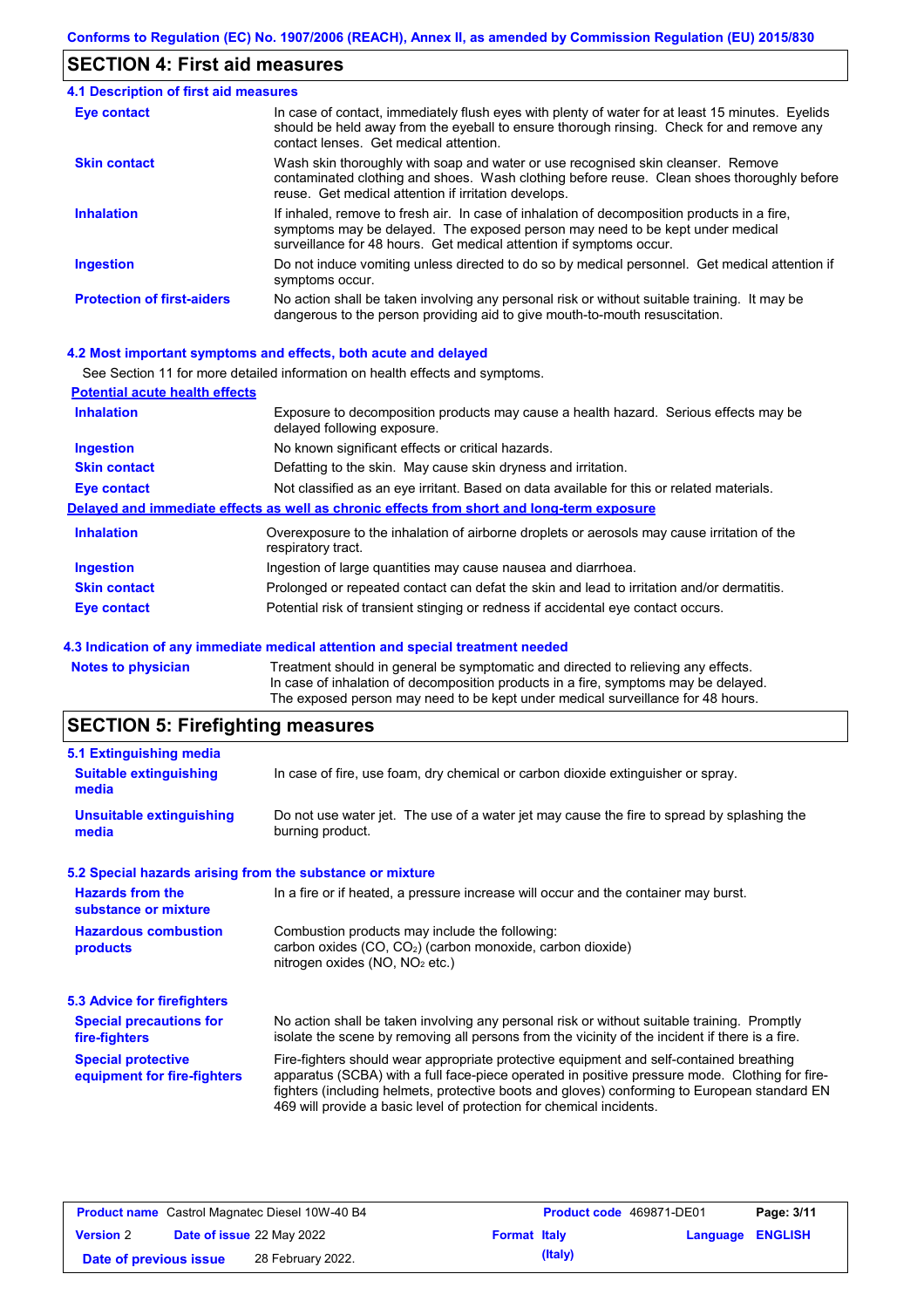### **SECTION 6: Accidental release measures**

|                                                          | 6.1 Personal precautions, protective equipment and emergency procedures                                                                                                                                                                                                                                                                                                                        |
|----------------------------------------------------------|------------------------------------------------------------------------------------------------------------------------------------------------------------------------------------------------------------------------------------------------------------------------------------------------------------------------------------------------------------------------------------------------|
| For non-emergency<br>personnel                           | No action shall be taken involving any personal risk or without suitable training. Evacuate<br>surrounding areas. Keep unnecessary and unprotected personnel from entering. Do not touch<br>or walk through spilt material. Floors may be slippery; use care to avoid falling. Put on<br>appropriate personal protective equipment.                                                            |
| For emergency responders                                 | Entry into a confined space or poorly ventilated area contaminated with vapour, mist or fume is<br>extremely hazardous without the correct respiratory protective equipment and a safe system of<br>work. Wear self-contained breathing apparatus. Wear a suitable chemical protective suit.<br>Chemical resistant boots. See also the information in "For non-emergency personnel".           |
| <b>6.2 Environmental</b><br>precautions                  | Avoid dispersal of spilt material and runoff and contact with soil, waterways, drains and sewers.<br>Inform the relevant authorities if the product has caused environmental pollution (sewers,<br>waterways, soil or air).                                                                                                                                                                    |
| 6.3 Methods and material for containment and cleaning up |                                                                                                                                                                                                                                                                                                                                                                                                |
| <b>Small spill</b>                                       | Stop leak if without risk. Move containers from spill area. Absorb with an inert material and<br>place in an appropriate waste disposal container. Dispose of via a licensed waste disposal<br>contractor.                                                                                                                                                                                     |
| <b>Large spill</b>                                       | Stop leak if without risk. Move containers from spill area. Prevent entry into sewers, water<br>courses, basements or confined areas. Contain and collect spillage with non-combustible,<br>absorbent material e.g. sand, earth, vermiculite or diatomaceous earth and place in container<br>for disposal according to local regulations. Dispose of via a licensed waste disposal contractor. |
| 6.4 Reference to other<br><b>sections</b>                | See Section 1 for emergency contact information.<br>See Section 5 for firefighting measures.                                                                                                                                                                                                                                                                                                   |
|                                                          | See Section 8 for information on appropriate personal protective equipment.                                                                                                                                                                                                                                                                                                                    |
|                                                          | See Section 12 for environmental precautions.                                                                                                                                                                                                                                                                                                                                                  |

### **SECTION 7: Handling and storage**

### **7.1 Precautions for safe handling**

| <b>Protective measures</b>                                                           | Put on appropriate personal protective equipment.                                                                                                                                                                                                                                                                                                                                                                                                                                        |
|--------------------------------------------------------------------------------------|------------------------------------------------------------------------------------------------------------------------------------------------------------------------------------------------------------------------------------------------------------------------------------------------------------------------------------------------------------------------------------------------------------------------------------------------------------------------------------------|
| <b>Advice on general</b><br>occupational hygiene                                     | Eating, drinking and smoking should be prohibited in areas where this material is handled,<br>stored and processed. Wash thoroughly after handling. Remove contaminated clothing and<br>protective equipment before entering eating areas. See also Section 8 for additional<br>information on hygiene measures.                                                                                                                                                                         |
| <b>7.2 Conditions for safe</b><br>storage, including any<br><i>incompatibilities</i> | Store in accordance with local requlations. Store in a dry, cool and well-ventilated area, away<br>from incompatible materials (see Section 10). Keep away from heat and direct sunlight. Keep<br>container tightly closed and sealed until ready for use. Containers that have been opened must<br>be carefully resealed and kept upright to prevent leakage. Store and use only in equipment/<br>containers designed for use with this product. Do not store in unlabelled containers. |
| <b>Not suitable</b>                                                                  | Prolonged exposure to elevated temperature                                                                                                                                                                                                                                                                                                                                                                                                                                               |
| 7.3 Specific end use(s)                                                              |                                                                                                                                                                                                                                                                                                                                                                                                                                                                                          |
| <b>Recommendations</b>                                                               | See section 1.2 and Exposure scenarios in annex, if applicable.                                                                                                                                                                                                                                                                                                                                                                                                                          |

## **SECTION 8: Exposure controls/personal protection**

## **8.1 Control parameters**

**Occupational exposure limits** No exposure limit value known.

Whilst specific OELs for certain components may be shown in this section, other components may be present in any mist, vapour or dust produced. Therefore, the specific OELs may not be applicable to the product as a whole and are provided for guidance only.

**Recommended monitoring procedures** If this product contains ingredients with exposure limits, personal, workplace atmosphere or biological monitoring may be required to determine the effectiveness of the ventilation or other control measures and/or the necessity to use respiratory protective equipment. Reference should be made to monitoring standards, such as the following: European Standard EN 689 (Workplace atmospheres - Guidance for the assessment of exposure by inhalation to chemical agents for comparison with limit values and measurement strategy) European Standard EN 14042 (Workplace atmospheres - Guide for the application and use of procedures for the assessment of exposure to chemical and biological agents) European Standard EN 482 (Workplace atmospheres - General requirements for the performance of procedures for the measurement of chemical agents) Reference to national guidance documents for methods for the determination of hazardous substances will also be required.

| <b>Product name</b> Castrol Magnatec Diesel 10W-40 B4 |                                  |                   | <b>Product code</b> 469871-DE01 | Page: 4/11 |  |                         |
|-------------------------------------------------------|----------------------------------|-------------------|---------------------------------|------------|--|-------------------------|
| <b>Version 2</b>                                      | <b>Date of issue 22 May 2022</b> |                   | <b>Format Italy</b>             |            |  | <b>Language ENGLISH</b> |
| Date of previous issue                                |                                  | 28 February 2022. |                                 | (Italy)    |  |                         |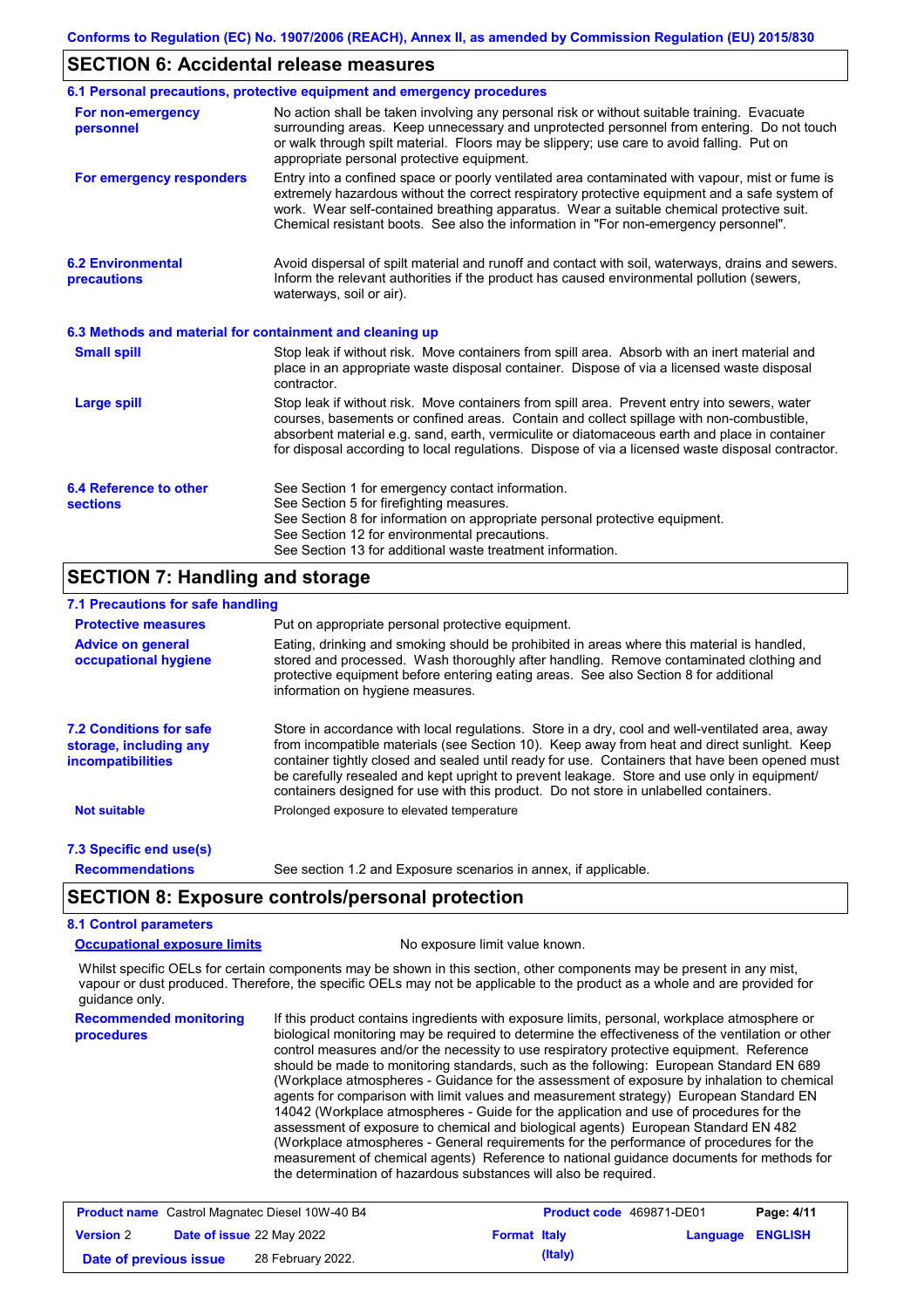## **SECTION 8: Exposure controls/personal protection**

**Derived No Effect Level**

No DNELs/DMELs available.

### **Predicted No Effect Concentration**

No PNECs available

| <b>Appropriate engineering</b>        | Provide exhaust ventilation or other engineering controls to keep the relevant airborne                                                                                                                                                                                                                                                                                                                                                                                                                                                                                                                                                                                                                                                                                                                                                                                                                      |
|---------------------------------------|--------------------------------------------------------------------------------------------------------------------------------------------------------------------------------------------------------------------------------------------------------------------------------------------------------------------------------------------------------------------------------------------------------------------------------------------------------------------------------------------------------------------------------------------------------------------------------------------------------------------------------------------------------------------------------------------------------------------------------------------------------------------------------------------------------------------------------------------------------------------------------------------------------------|
| controls                              | concentrations below their respective occupational exposure limits.<br>All activities involving chemicals should be assessed for their risks to health, to ensure<br>exposures are adequately controlled. Personal protective equipment should only be considered<br>after other forms of control measures (e.g. engineering controls) have been suitably evaluated.<br>Personal protective equipment should conform to appropriate standards, be suitable for use, be<br>kept in good condition and properly maintained.<br>Your supplier of personal protective equipment should be consulted for advice on selection and<br>appropriate standards. For further information contact your national organisation for standards.<br>The final choice of protective equipment will depend upon a risk assessment. It is important to<br>ensure that all items of personal protective equipment are compatible. |
| <b>Individual protection measures</b> |                                                                                                                                                                                                                                                                                                                                                                                                                                                                                                                                                                                                                                                                                                                                                                                                                                                                                                              |
| <b>Hygiene measures</b>               | Wash hands, forearms and face thoroughly after handling chemical products, before eating,<br>smoking and using the lavatory and at the end of the working period. Ensure that eyewash<br>stations and safety showers are close to the workstation location.                                                                                                                                                                                                                                                                                                                                                                                                                                                                                                                                                                                                                                                  |
| <b>Respiratory protection</b>         | In case of insufficient ventilation, wear suitable respiratory equipment.<br>The correct choice of respiratory protection depends upon the chemicals being handled, the<br>conditions of work and use, and the condition of the respiratory equipment. Safety procedures<br>should be developed for each intended application. Respiratory protection equipment should<br>therefore be chosen in consultation with the supplier/manufacturer and with a full assessment<br>of the working conditions.                                                                                                                                                                                                                                                                                                                                                                                                        |
| <b>Eye/face protection</b>            | Safety glasses with side shields.                                                                                                                                                                                                                                                                                                                                                                                                                                                                                                                                                                                                                                                                                                                                                                                                                                                                            |
| <b>Skin protection</b>                |                                                                                                                                                                                                                                                                                                                                                                                                                                                                                                                                                                                                                                                                                                                                                                                                                                                                                                              |
| <b>Hand protection</b>                | <b>General Information:</b>                                                                                                                                                                                                                                                                                                                                                                                                                                                                                                                                                                                                                                                                                                                                                                                                                                                                                  |
|                                       | Because specific work environments and material handling practices vary, safety procedures<br>should be developed for each intended application. The correct choice of protective gloves<br>depends upon the chemicals being handled, and the conditions of work and use. Most gloves<br>provide protection for only a limited time before they must be discarded and replaced (even the<br>best chemically resistant gloves will break down after repeated chemical exposures).                                                                                                                                                                                                                                                                                                                                                                                                                             |
|                                       | Gloves should be chosen in consultation with the supplier / manufacturer and taking account of<br>a full assessment of the working conditions.                                                                                                                                                                                                                                                                                                                                                                                                                                                                                                                                                                                                                                                                                                                                                               |
|                                       | Recommended: Nitrile gloves.<br><b>Breakthrough time:</b>                                                                                                                                                                                                                                                                                                                                                                                                                                                                                                                                                                                                                                                                                                                                                                                                                                                    |
|                                       | Breakthrough time data are generated by glove manufacturers under laboratory test conditions<br>and represent how long a glove can be expected to provide effective permeation resistance. It<br>is important when following breakthrough time recommendations that actual workplace<br>conditions are taken into account. Always consult with your glove supplier for up-to-date<br>technical information on breakthrough times for the recommended glove type.<br>Our recommendations on the selection of gloves are as follows:                                                                                                                                                                                                                                                                                                                                                                           |
|                                       | Continuous contact:                                                                                                                                                                                                                                                                                                                                                                                                                                                                                                                                                                                                                                                                                                                                                                                                                                                                                          |
|                                       | Gloves with a minimum breakthrough time of 240 minutes, or >480 minutes if suitable gloves<br>can be obtained.<br>If suitable gloves are not available to offer that level of protection, gloves with shorter<br>breakthrough times may be acceptable as long as appropriate glove maintenance and<br>replacement regimes are determined and adhered to.                                                                                                                                                                                                                                                                                                                                                                                                                                                                                                                                                     |
|                                       | Short-term / splash protection:                                                                                                                                                                                                                                                                                                                                                                                                                                                                                                                                                                                                                                                                                                                                                                                                                                                                              |
|                                       | Recommended breakthrough times as above.<br>It is recognised that for short-term, transient exposures, gloves with shorter breakthrough times<br>may commonly be used. Therefore, appropriate maintenance and replacement regimes must<br>be determined and rigorously followed.                                                                                                                                                                                                                                                                                                                                                                                                                                                                                                                                                                                                                             |
|                                       | <b>Glove Thickness:</b>                                                                                                                                                                                                                                                                                                                                                                                                                                                                                                                                                                                                                                                                                                                                                                                                                                                                                      |

| <b>Product name</b> Castrol Magnatec Diesel 10W-40 B4 |  |                                  |                     | <b>Product code</b> 469871-DE01 | Page: 5/11              |  |
|-------------------------------------------------------|--|----------------------------------|---------------------|---------------------------------|-------------------------|--|
| <b>Version 2</b>                                      |  | <b>Date of issue 22 May 2022</b> | <b>Format Italy</b> |                                 | <b>Language ENGLISH</b> |  |
| Date of previous issue                                |  | 28 February 2022.                |                     | (Italy)                         |                         |  |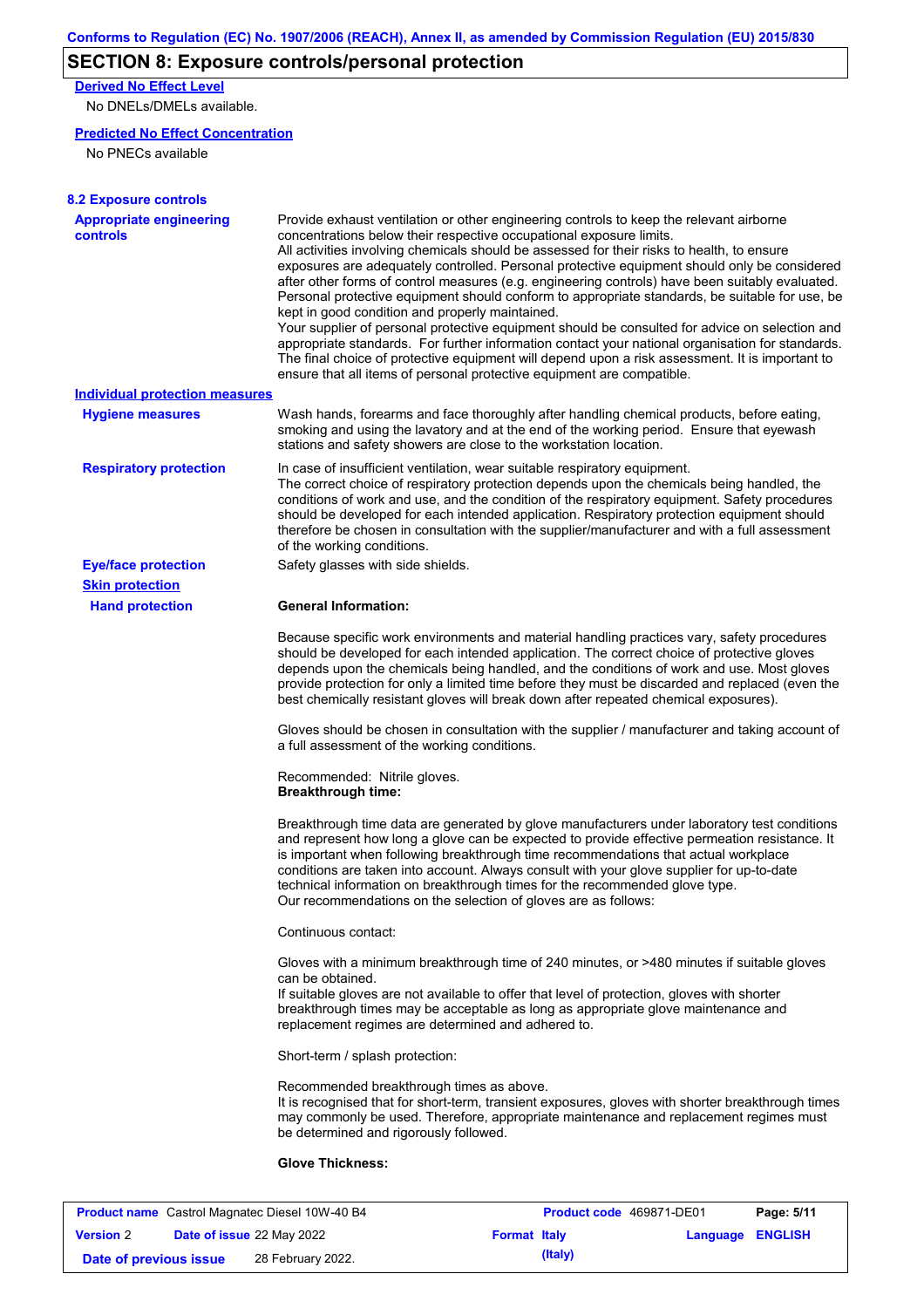## **SECTION 8: Exposure controls/personal protection**

For general applications, we recommend gloves with a thickness typically greater than 0.35 mm.

|                                                  | It should be emphasised that glove thickness is not necessarily a good predictor of glove<br>resistance to a specific chemical, as the permeation efficiency of the glove will be dependent<br>on the exact composition of the glove material. Therefore, glove selection should also be based<br>on consideration of the task requirements and knowledge of breakthrough times.<br>Glove thickness may also vary depending on the glove manufacturer, the glove type and the<br>glove model. Therefore, the manufacturers' technical data should always be taken into account<br>to ensure selection of the most appropriate glove for the task.                                     |
|--------------------------------------------------|---------------------------------------------------------------------------------------------------------------------------------------------------------------------------------------------------------------------------------------------------------------------------------------------------------------------------------------------------------------------------------------------------------------------------------------------------------------------------------------------------------------------------------------------------------------------------------------------------------------------------------------------------------------------------------------|
|                                                  | Note: Depending on the activity being conducted, gloves of varying thickness may be required<br>for specific tasks. For example:                                                                                                                                                                                                                                                                                                                                                                                                                                                                                                                                                      |
|                                                  | • Thinner gloves (down to 0.1 mm or less) may be required where a high degree of manual<br>dexterity is needed. However, these gloves are only likely to give short duration protection and<br>would normally be just for single use applications, then disposed of.                                                                                                                                                                                                                                                                                                                                                                                                                  |
|                                                  | • Thicker gloves (up to 3 mm or more) may be required where there is a mechanical (as well<br>as a chemical) risk i.e. where there is abrasion or puncture potential.                                                                                                                                                                                                                                                                                                                                                                                                                                                                                                                 |
| <b>Skin and body</b>                             | Use of protective clothing is good industrial practice.<br>Personal protective equipment for the body should be selected based on the task being<br>performed and the risks involved and should be approved by a specialist before handling this<br>product.<br>Cotton or polyester/cotton overalls will only provide protection against light superficial<br>contamination that will not soak through to the skin. Overalls should be laundered on a regular<br>basis. When the risk of skin exposure is high (e.g. when cleaning up spillages or if there is a<br>risk of splashing) then chemical resistant aprons and/or impervious chemical suits and boots<br>will be required. |
| <b>Refer to standards:</b>                       | Respiratory protection: EN 529<br>Gloves: EN 420, EN 374<br>Eye protection: EN 166<br>Filtering half-mask: EN 149<br>Filtering half-mask with valve: EN 405<br>Half-mask: EN 140 plus filter<br>Full-face mask: EN 136 plus filter<br>Particulate filters: EN 143<br>Gas/combined filters: EN 14387                                                                                                                                                                                                                                                                                                                                                                                   |
| <b>Environmental exposure</b><br><b>controls</b> | Emissions from ventilation or work process equipment should be checked to ensure they<br>comply with the requirements of environmental protection legislation. In some cases, fume<br>scrubbers, filters or engineering modifications to the process equipment will be necessary to<br>reduce emissions to acceptable levels.                                                                                                                                                                                                                                                                                                                                                         |

### **SECTION 9: Physical and chemical properties**

**Date of previous issue 28 February 2022. (Italy) (Italy)** 

The conditions of measurement of all properties are at standard temperature and pressure unless otherwise indicated.

#### **9.1 Information on basic physical and chemical properties**

| <b>Appearance</b>                                      |                                                                                       |                     |                          |                 |                |
|--------------------------------------------------------|---------------------------------------------------------------------------------------|---------------------|--------------------------|-----------------|----------------|
| <b>Physical state</b>                                  | Liquid.                                                                               |                     |                          |                 |                |
| <b>Colour</b>                                          | Amber.                                                                                |                     |                          |                 |                |
| <b>Odour</b>                                           | Not available.                                                                        |                     |                          |                 |                |
| <b>Odour threshold</b>                                 | Not available.                                                                        |                     |                          |                 |                |
| pH                                                     | Not applicable.                                                                       |                     |                          |                 |                |
| <b>Melting point/freezing point</b>                    | Not available.                                                                        |                     |                          |                 |                |
| Initial boiling point and boiling<br>range             | Not available.                                                                        |                     |                          |                 |                |
| <b>Pour point</b>                                      | -42 $^{\circ}$ C                                                                      |                     |                          |                 |                |
| <b>Flash point</b>                                     | Closed cup: 202°C (395.6°F) [Pensky-Martens]<br>Open cup: 226°C (438.8°F) [Cleveland] |                     |                          |                 |                |
| <b>Evaporation rate</b>                                | Not available.                                                                        |                     |                          |                 |                |
| <b>Flammability (solid, gas)</b>                       | Not available.                                                                        |                     |                          |                 |                |
| <b>Upper/lower flammability or</b><br>explosive limits | Not available.                                                                        |                     |                          |                 |                |
| <b>Vapour pressure</b>                                 | Not available.                                                                        |                     |                          |                 |                |
| <b>Product name</b> Castrol Magnatec Diesel 10W-40 B4  |                                                                                       |                     | Product code 469871-DE01 |                 | Page: 6/11     |
| <b>Version 2</b><br>Date of issue 22 May 2022          |                                                                                       | <b>Format Italy</b> |                          | <b>Language</b> | <b>ENGLISH</b> |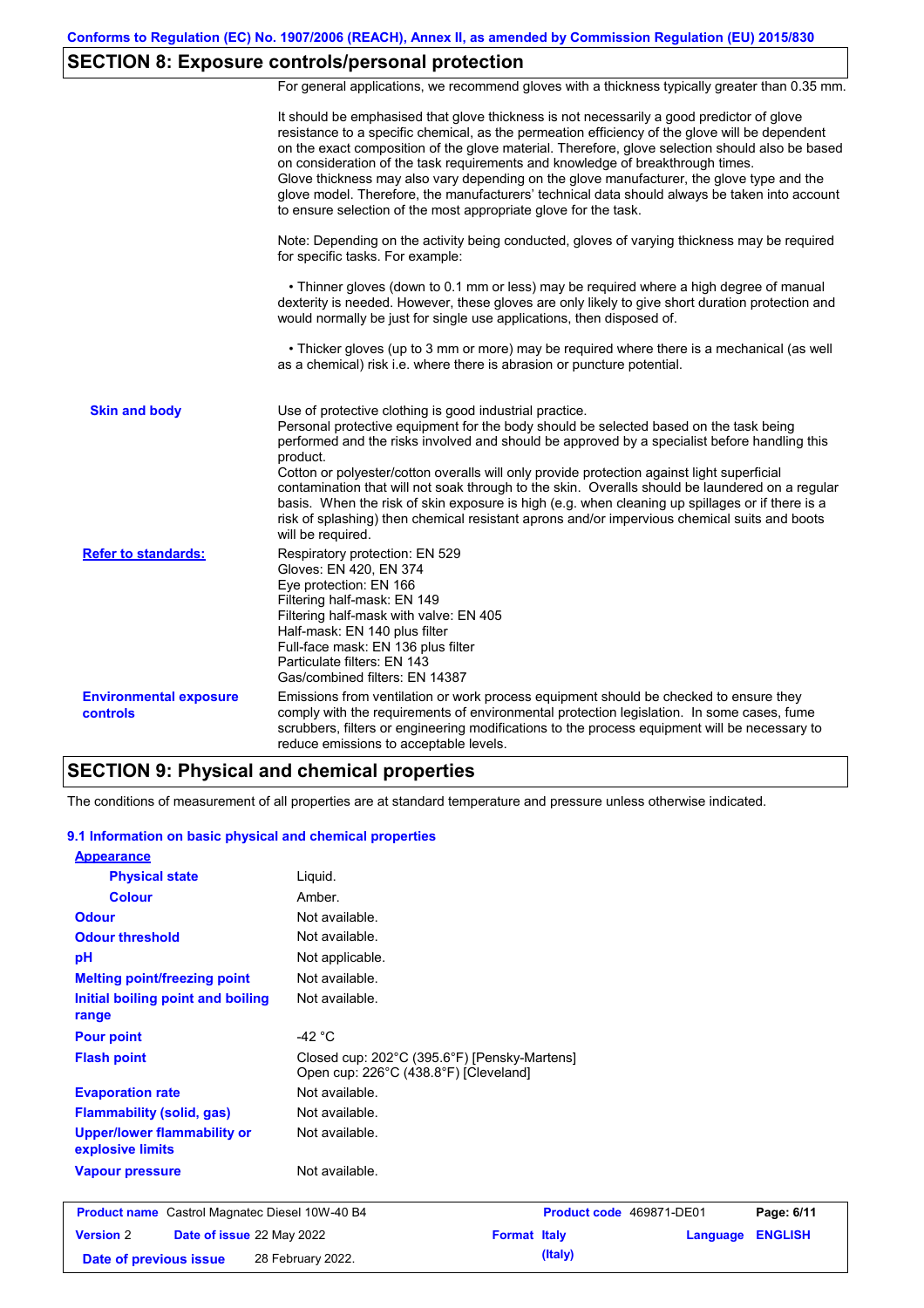## **SECTION 9: Physical and chemical properties**

|                                                     |                                                                                                                                              | Vapour Pressure at 20°C |         |                    | Vapour pressure at 50°C |                |               |
|-----------------------------------------------------|----------------------------------------------------------------------------------------------------------------------------------------------|-------------------------|---------|--------------------|-------------------------|----------------|---------------|
|                                                     | <b>Ingredient name</b>                                                                                                                       | mm Hg kPa               |         | <b>Method</b>      | mm<br>Hg                | kPa            | <b>Method</b> |
|                                                     | Distillates (petroleum),<br>hydrotreated heavy<br>paraffinic                                                                                 | < 0.08                  | < 0.011 | <b>ASTM D 5191</b> |                         |                |               |
|                                                     | Distillates (petroleum),<br>solvent-dewaxed<br>heavy paraffinic                                                                              | < 0.08                  | < 0.011 | <b>ASTM D 5191</b> |                         |                |               |
|                                                     | Distillates (petroleum),<br>hydrotreated heavy<br>paraffinic                                                                                 | < 0.08                  | < 0.011 | <b>ASTM D 5191</b> |                         |                |               |
|                                                     | Phosphorodithioic acid, 0<br>mixed O,O-bis<br>(1,3-dimethylbutyl and<br>iso-Pr) esters, zinc salts                                           |                         | 0       | <b>EU A.4</b>      | 0                       | $\overline{0}$ | EU A.4        |
| <b>Vapour density</b>                               | Not available.                                                                                                                               |                         |         |                    |                         |                |               |
| <b>Relative density</b>                             | Not available.                                                                                                                               |                         |         |                    |                         |                |               |
| <b>Density</b>                                      | <1000 kg/m <sup>3</sup> (<1 g/cm <sup>3</sup> ) at 15 <sup>°</sup> C                                                                         |                         |         |                    |                         |                |               |
| <b>Solubility(ies)</b>                              | insoluble in water.                                                                                                                          |                         |         |                    |                         |                |               |
| <b>Partition coefficient: n-octanol/</b><br>water   | Not applicable.                                                                                                                              |                         |         |                    |                         |                |               |
| <b>Auto-ignition temperature</b>                    | Not available.                                                                                                                               |                         |         |                    |                         |                |               |
| <b>Decomposition temperature</b>                    | Not available.                                                                                                                               |                         |         |                    |                         |                |               |
| <b>Viscosity</b>                                    | Kinematic: 101.1 mm <sup>2</sup> /s (101.1 cSt) at 40 $^{\circ}$ C<br>Kinematic: 13.8 to 16.2 mm <sup>2</sup> /s (13.8 to 16.2 cSt) at 100°C |                         |         |                    |                         |                |               |
| <b>Explosive properties</b>                         | Not available.                                                                                                                               |                         |         |                    |                         |                |               |
| <b>Oxidising properties</b>                         | Not available.                                                                                                                               |                         |         |                    |                         |                |               |
| <b>Particle characteristics</b>                     |                                                                                                                                              |                         |         |                    |                         |                |               |
|                                                     | Not applicable.                                                                                                                              |                         |         |                    |                         |                |               |
| <b>Median particle size</b>                         |                                                                                                                                              |                         |         |                    |                         |                |               |
| 9.2 Other information<br>No additional information. |                                                                                                                                              |                         |         |                    |                         |                |               |

| <b>10.1 Reactivity</b>                            | No specific test data available for this product. Refer to Conditions to avoid and Incompatible<br>materials for additional information.                                |
|---------------------------------------------------|-------------------------------------------------------------------------------------------------------------------------------------------------------------------------|
| <b>10.2 Chemical stability</b>                    | The product is stable.                                                                                                                                                  |
| <b>10.3 Possibility of</b><br>hazardous reactions | Under normal conditions of storage and use, hazardous reactions will not occur.<br>Under normal conditions of storage and use, hazardous polymerisation will not occur. |
| <b>10.4 Conditions to avoid</b>                   | Avoid all possible sources of ignition (spark or flame).                                                                                                                |
| 10.5 Incompatible materials                       | Reactive or incompatible with the following materials: oxidising materials.                                                                                             |
| <b>10.6 Hazardous</b><br>decomposition products   | Under normal conditions of storage and use, hazardous decomposition products should not be<br>produced.                                                                 |

# **SECTION 11: Toxicological information**

| 11.1 Information on toxicological effects<br><b>Acute toxicity estimates</b><br>Not available.                                           |                                                   |                     |                          |          |                |
|------------------------------------------------------------------------------------------------------------------------------------------|---------------------------------------------------|---------------------|--------------------------|----------|----------------|
| <b>Information on likely</b><br>routes of exposure                                                                                       | Routes of entry anticipated: Dermal, Inhalation.  |                     |                          |          |                |
| <b>Potential acute health effects</b>                                                                                                    |                                                   |                     |                          |          |                |
| <b>Inhalation</b><br>Exposure to decomposition products may cause a health hazard. Serious effects may be<br>delayed following exposure. |                                                   |                     |                          |          |                |
| <b>Ingestion</b>                                                                                                                         | No known significant effects or critical hazards. |                     |                          |          |                |
| <b>Product name</b> Castrol Magnatec Diesel 10W-40 B4                                                                                    |                                                   |                     | Product code 469871-DE01 |          | Page: 7/11     |
| <b>Version 2</b><br><b>Date of issue 22 May 2022</b>                                                                                     |                                                   | <b>Format Italy</b> |                          | Language | <b>ENGLISH</b> |
| Date of previous issue                                                                                                                   | 28 February 2022.                                 |                     | (Italy)                  |          |                |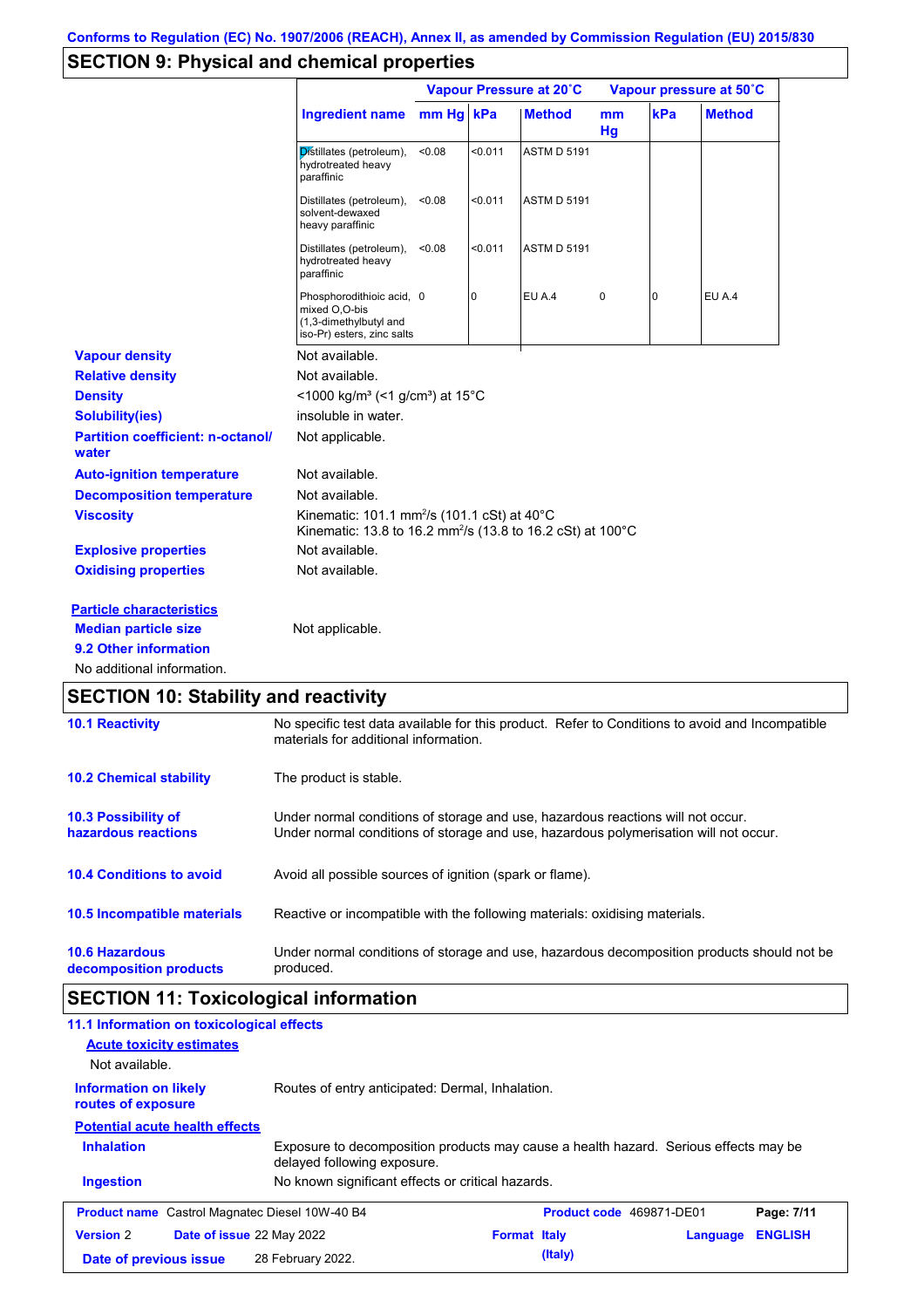## **SECTION 11: Toxicological information**

| <b>Skin contact</b>                     | Defatting to the skin. May cause skin dryness and irritation.                                                                                                                                                                                                                                                                                                                                                   |  |  |  |  |
|-----------------------------------------|-----------------------------------------------------------------------------------------------------------------------------------------------------------------------------------------------------------------------------------------------------------------------------------------------------------------------------------------------------------------------------------------------------------------|--|--|--|--|
| <b>Eye contact</b>                      | Not classified as an eye irritant. Based on data available for this or related materials.                                                                                                                                                                                                                                                                                                                       |  |  |  |  |
|                                         | Symptoms related to the physical, chemical and toxicological characteristics                                                                                                                                                                                                                                                                                                                                    |  |  |  |  |
| <b>Inhalation</b>                       | No specific data.                                                                                                                                                                                                                                                                                                                                                                                               |  |  |  |  |
| <b>Ingestion</b>                        | No specific data.                                                                                                                                                                                                                                                                                                                                                                                               |  |  |  |  |
| <b>Skin contact</b>                     | Adverse symptoms may include the following:<br>irritation<br>dryness<br>cracking                                                                                                                                                                                                                                                                                                                                |  |  |  |  |
| <b>Eye contact</b>                      | No specific data.                                                                                                                                                                                                                                                                                                                                                                                               |  |  |  |  |
|                                         | Delayed and immediate effects as well as chronic effects from short and long-term exposure                                                                                                                                                                                                                                                                                                                      |  |  |  |  |
| <b>Inhalation</b>                       | Overexposure to the inhalation of airborne droplets or aerosols may cause irritation of the<br>respiratory tract.                                                                                                                                                                                                                                                                                               |  |  |  |  |
| Ingestion                               | Ingestion of large quantities may cause nausea and diarrhoea.                                                                                                                                                                                                                                                                                                                                                   |  |  |  |  |
| <b>Skin contact</b>                     | Prolonged or repeated contact can defat the skin and lead to irritation and/or dermatitis.                                                                                                                                                                                                                                                                                                                      |  |  |  |  |
| <b>Eye contact</b>                      | Potential risk of transient stinging or redness if accidental eye contact occurs.                                                                                                                                                                                                                                                                                                                               |  |  |  |  |
| <b>Potential chronic health effects</b> |                                                                                                                                                                                                                                                                                                                                                                                                                 |  |  |  |  |
| <b>General</b>                          | <b>USED ENGINE OILS</b><br>Combustion products resulting from the operation of internal combustion engines contaminate<br>engine oils during use. Used engine oil may contain hazardous components which have the<br>potential to cause skin cancer. Frequent or prolonged contact with all types and makes of used<br>engine oil must therefore be avoided and a high standard of personal hygiene maintained. |  |  |  |  |
| <b>Carcinogenicity</b>                  | No known significant effects or critical hazards.                                                                                                                                                                                                                                                                                                                                                               |  |  |  |  |
| <b>Mutagenicity</b>                     | No known significant effects or critical hazards.                                                                                                                                                                                                                                                                                                                                                               |  |  |  |  |
| <b>Developmental effects</b>            | No known significant effects or critical hazards.                                                                                                                                                                                                                                                                                                                                                               |  |  |  |  |
| <b>Fertility effects</b>                | No known significant effects or critical hazards.                                                                                                                                                                                                                                                                                                                                                               |  |  |  |  |

## **SECTION 12: Ecological information**

```
12.1 Toxicity
```
**Environmental hazards** Not classified as dangerous

### **12.2 Persistence and degradability**

Expected to be biodegradable.

#### **12.3 Bioaccumulative potential**

This product is not expected to bioaccumulate through food chains in the environment.

| 12.4 Mobility in soil                                         |                                                                      |
|---------------------------------------------------------------|----------------------------------------------------------------------|
| <b>Soil/water partition</b><br>coefficient (K <sub>oc</sub> ) | Not available.                                                       |
| <b>Mobility</b>                                               | Spillages may penetrate the soil causing ground water contamination. |

#### **12.5 Results of PBT and vPvB assessment**

Product does not meet the criteria for PBT or vPvB according to Regulation (EC) No. 1907/2006, Annex XIII.

| 12.6 Other adverse effects                 |                                                                                                                                                                      |  |  |  |  |  |
|--------------------------------------------|----------------------------------------------------------------------------------------------------------------------------------------------------------------------|--|--|--|--|--|
| <b>Other ecological information</b>        | Spills may form a film on water surfaces causing physical damage to organisms. Oxygen<br>transfer could also be impaired.                                            |  |  |  |  |  |
| <b>SECTION 13: Disposal considerations</b> |                                                                                                                                                                      |  |  |  |  |  |
| <b>13.1 Waste treatment methods</b>        |                                                                                                                                                                      |  |  |  |  |  |
| <b>Product</b>                             |                                                                                                                                                                      |  |  |  |  |  |
| <b>Methods of disposal</b>                 | Where possible, arrange for product to be recycled. Dispose of via an authorised person/<br>licensed waste disposal contractor in accordance with local regulations. |  |  |  |  |  |

| <del>l</del> azardous waste      | Yes.                                                            |  |  |  |
|----------------------------------|-----------------------------------------------------------------|--|--|--|
| European waste cataloque (EWC) : |                                                                 |  |  |  |
| <b>Waste code</b>                | <b>Waste designation</b>                                        |  |  |  |
| 13 02 05*                        | mineral-based non-chlorinated engine, gear and lubricating oils |  |  |  |

| <b>Product name</b> Castrol Magnatec Diesel 10W-40 B4 |                                  | <b>Product code</b> 469871-DE01 | Page: 8/11              |
|-------------------------------------------------------|----------------------------------|---------------------------------|-------------------------|
| <b>Version 2</b>                                      | <b>Date of issue 22 May 2022</b> | <b>Format Italy</b>             | <b>Language ENGLISH</b> |
| Date of previous issue                                | 28 February 2022.                | (Italy)                         |                         |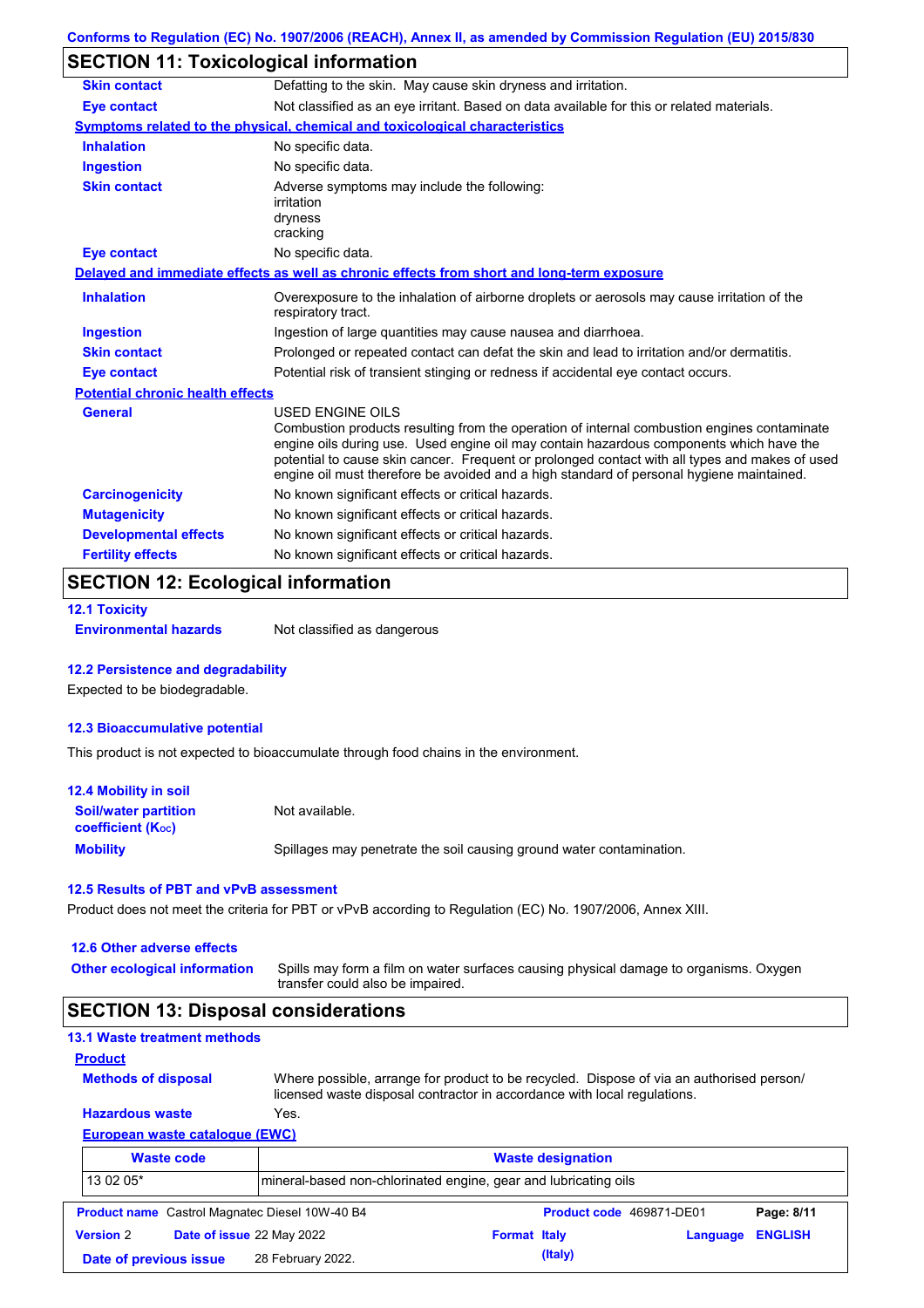### **SECTION 13: Disposal considerations**

However, deviation from the intended use and/or the presence of any potential contaminants may require an alternative waste disposal code to be assigned by the end user.

#### **Packaging**

| <b>Methods of disposal</b> | Where possible, arrange for product to be recycled. Dispose of via an authorised person/<br>licensed waste disposal contractor in accordance with local regulations.                                                                                                                                                                                                                                                                                                                            |
|----------------------------|-------------------------------------------------------------------------------------------------------------------------------------------------------------------------------------------------------------------------------------------------------------------------------------------------------------------------------------------------------------------------------------------------------------------------------------------------------------------------------------------------|
| <b>Special precautions</b> | This material and its container must be disposed of in a safe way. Care should be taken when<br>handling emptied containers that have not been cleaned or rinsed out. Empty containers or<br>liners may retain some product residues. Empty containers represent a fire hazard as they may<br>contain flammable product residues and vapour. Never weld, solder or braze empty containers.<br>Avoid dispersal of spilt material and runoff and contact with soil, waterways, drains and sewers. |
| <b>References</b>          | Commission 2014/955/EU<br>Directive 2008/98/EC                                                                                                                                                                                                                                                                                                                                                                                                                                                  |

## **SECTION 14: Transport information**

|                                           | <b>ADR/RID</b> | <b>ADN</b>     | <b>IMDG</b>    | <b>IATA</b>    |  |
|-------------------------------------------|----------------|----------------|----------------|----------------|--|
| 14.1 UN number                            | Not regulated. | Not regulated. | Not regulated. | Not regulated. |  |
| 14.2 UN proper<br>shipping name           |                |                | -              |                |  |
| <b>14.3 Transport</b><br>hazard class(es) |                |                | -              |                |  |
| 14.4 Packing<br>group                     |                |                | -              |                |  |
| 14.5<br><b>Environmental</b><br>hazards   | No.            | No.            | No.            | No.            |  |
| <b>Additional</b><br><b>information</b>   |                |                |                |                |  |

**14.6 Special precautions for user** Not available.

**14.7 Transport in bulk according to IMO instruments** Not available.

### **SECTION 15: Regulatory information**

**15.1 Safety, health and environmental regulations/legislation specific for the substance or mixture**

### **EU Regulation (EC) No. 1907/2006 (REACH)**

**Annex XIV - List of substances subject to authorisation**

#### **Annex XIV**

None of the components are listed.

**Substances of very high concern**

None of the components are listed.

### **EU Regulation (EC) No. 1907/2006 (REACH)**

**Other regulations REACH Status** The company, as identified in Section 1, sells this product in the EU in compliance with the current requirements of REACH. At least one component is not listed. **United States inventory** At least one component is not listed. **(TSCA 8b) Australia inventory (AIIC) Annex XVII - Restrictions on the manufacture, placing on the market and use of certain dangerous substances, mixtures and articles** Not applicable. **Product name** Castrol Magnatec Diesel 10W-40 B4 **Product Code 469871-DE01 Page: 9/11 Version** 2 **Date of issue** 22 May 2022 **Format Italy Language ENGLISH Date of previous issue** 28 February 2022.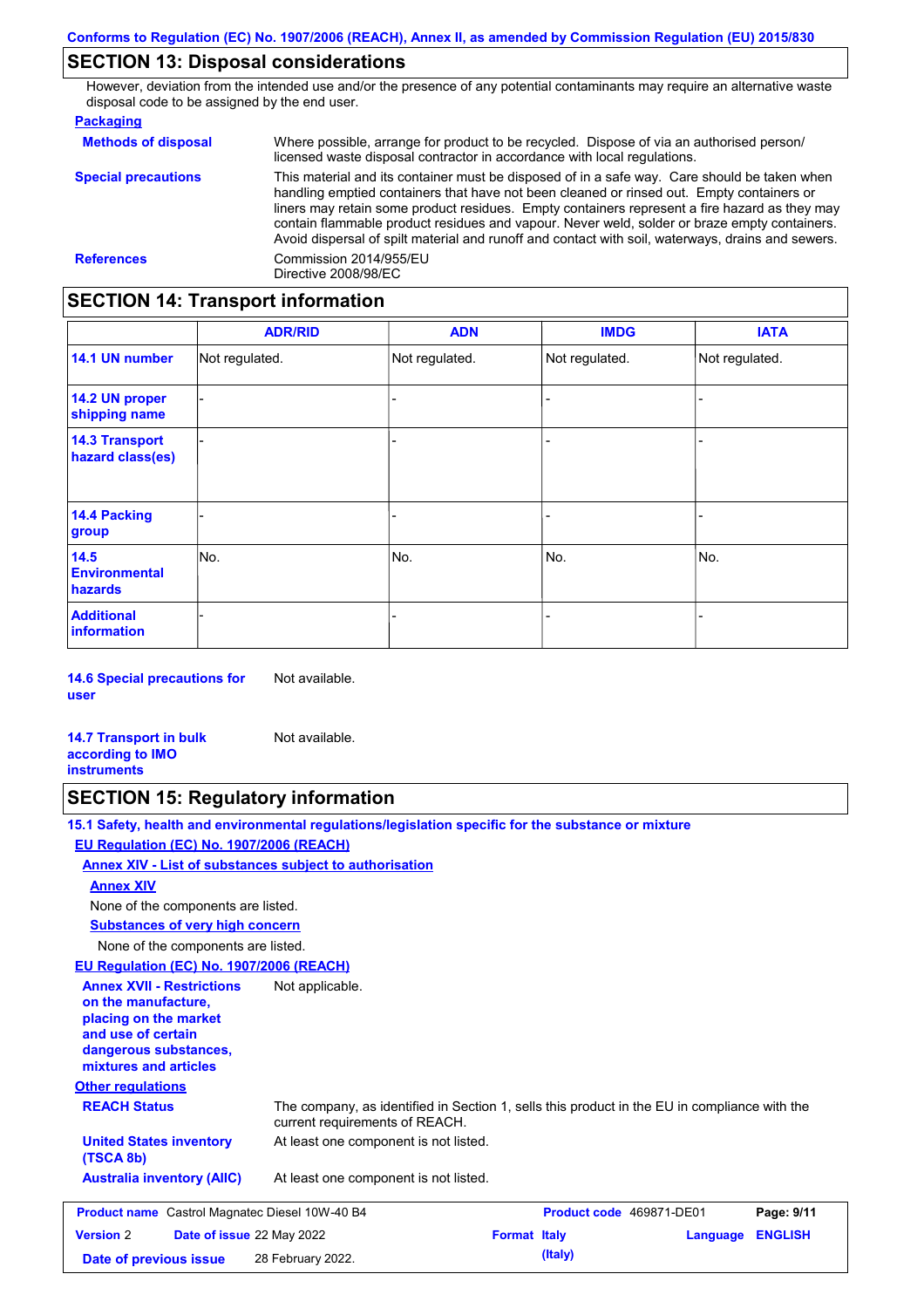# **SECTION 15: Regulatory information**

| <b>Canada inventory</b>                                         | At least one component is not listed.                       |
|-----------------------------------------------------------------|-------------------------------------------------------------|
| <b>China inventory (IECSC)</b>                                  | At least one component is not listed.                       |
| <b>Japan inventory (CSCL)</b>                                   | At least one component is not listed.                       |
| <b>Korea inventory (KECI)</b>                                   | All components are listed or exempted.                      |
| <b>Philippines inventory</b><br>(PICCS)                         | At least one component is not listed.                       |
| <b>Taiwan Chemical</b><br><b>Substances Inventory</b><br>(TCSI) | All components are listed or exempted.                      |
| Ozone depleting substances (1005/2009/EU)                       |                                                             |
| Not listed.                                                     |                                                             |
| Prior Informed Consent (PIC) (649/2012/EU)<br>Not listed.       |                                                             |
| <b>Persistent Organic Pollutants</b><br>Not listed.             |                                                             |
|                                                                 | <b>EU - Water framework directive - Priority substances</b> |
| None of the components are listed.                              |                                                             |
| <b>Seveso Directive</b>                                         |                                                             |
|                                                                 | This product is not controlled under the Seveso Directive.  |

| <b>15.2 Chemical safety</b> | A Chemical Safety Assessment has been carried out for one or more of the substances within  |
|-----------------------------|---------------------------------------------------------------------------------------------|
| assessment                  | this mixture. A Chemical Safety Assessment has not been carried out for the mixture itself. |

# **SECTION 16: Other information**

| <b>Abbreviations and acronyms</b>                     | ADN = European Provisions concerning the International Carriage of Dangerous Goods by                                      |                          |             |
|-------------------------------------------------------|----------------------------------------------------------------------------------------------------------------------------|--------------------------|-------------|
|                                                       | Inland Waterway                                                                                                            |                          |             |
|                                                       | ADR = The European Agreement concerning the International Carriage of Dangerous Goods by<br>Road                           |                          |             |
|                                                       | ATE = Acute Toxicity Estimate                                                                                              |                          |             |
|                                                       | <b>BCF</b> = Bioconcentration Factor                                                                                       |                          |             |
|                                                       | CAS = Chemical Abstracts Service                                                                                           |                          |             |
|                                                       | CLP = Classification, Labelling and Packaging Regulation [Regulation (EC) No. 1272/2008]                                   |                          |             |
|                                                       | CSA = Chemical Safety Assessment                                                                                           |                          |             |
|                                                       | CSR = Chemical Safety Report                                                                                               |                          |             |
|                                                       | <b>DMEL = Derived Minimal Effect Level</b>                                                                                 |                          |             |
|                                                       | DNEL = Derived No Effect Level                                                                                             |                          |             |
|                                                       | EINECS = European Inventory of Existing Commercial chemical Substances                                                     |                          |             |
|                                                       | ES = Exposure Scenario                                                                                                     |                          |             |
|                                                       | EUH statement = CLP-specific Hazard statement                                                                              |                          |             |
|                                                       | EWC = European Waste Catalogue                                                                                             |                          |             |
|                                                       | GHS = Globally Harmonized System of Classification and Labelling of Chemicals                                              |                          |             |
|                                                       | IATA = International Air Transport Association                                                                             |                          |             |
|                                                       | IBC = Intermediate Bulk Container                                                                                          |                          |             |
|                                                       | <b>IMDG</b> = International Maritime Dangerous Goods                                                                       |                          |             |
|                                                       | LogPow = logarithm of the octanol/water partition coefficient                                                              |                          |             |
|                                                       | MARPOL = International Convention for the Prevention of Pollution From Ships, 1973 as                                      |                          |             |
|                                                       | modified by the Protocol of 1978. ("Marpol" = marine pollution)                                                            |                          |             |
|                                                       | OECD = Organisation for Economic Co-operation and Development                                                              |                          |             |
|                                                       | PBT = Persistent, Bioaccumulative and Toxic                                                                                |                          |             |
|                                                       | <b>PNEC = Predicted No Effect Concentration</b>                                                                            |                          |             |
|                                                       | REACH = Registration, Evaluation, Authorisation and Restriction of Chemicals Regulation<br>[Regulation (EC) No. 1907/2006] |                          |             |
|                                                       | RID = The Regulations concerning the International Carriage of Dangerous Goods by Rail                                     |                          |             |
|                                                       | <b>RRN = REACH Registration Number</b>                                                                                     |                          |             |
|                                                       | SADT = Self-Accelerating Decomposition Temperature                                                                         |                          |             |
|                                                       | SVHC = Substances of Very High Concern                                                                                     |                          |             |
|                                                       | STOT-RE = Specific Target Organ Toxicity - Repeated Exposure                                                               |                          |             |
|                                                       | STOT-SE = Specific Target Organ Toxicity - Single Exposure                                                                 |                          |             |
|                                                       | $TWA = Time$ weighted average                                                                                              |                          |             |
|                                                       | $UN = United Nations$                                                                                                      |                          |             |
|                                                       | UVCB = Complex hydrocarbon substance                                                                                       |                          |             |
|                                                       | VOC = Volatile Organic Compound                                                                                            |                          |             |
|                                                       | vPvB = Very Persistent and Very Bioaccumulative                                                                            |                          |             |
| <b>Product name</b> Castrol Magnatec Diesel 10W-40 B4 |                                                                                                                            | Product code 469871-DE01 | Page: 10/11 |

|                        |  | <b>The age is the contract of magnatoc</b> Blood, form to Bill |                     |         |                         | . |
|------------------------|--|----------------------------------------------------------------|---------------------|---------|-------------------------|---|
| <b>Version 2</b>       |  | <b>Date of issue 22 May 2022</b>                               | <b>Format Italy</b> |         | <b>Language ENGLISH</b> |   |
| Date of previous issue |  | 28 February 2022.                                              |                     | (Italy) |                         |   |